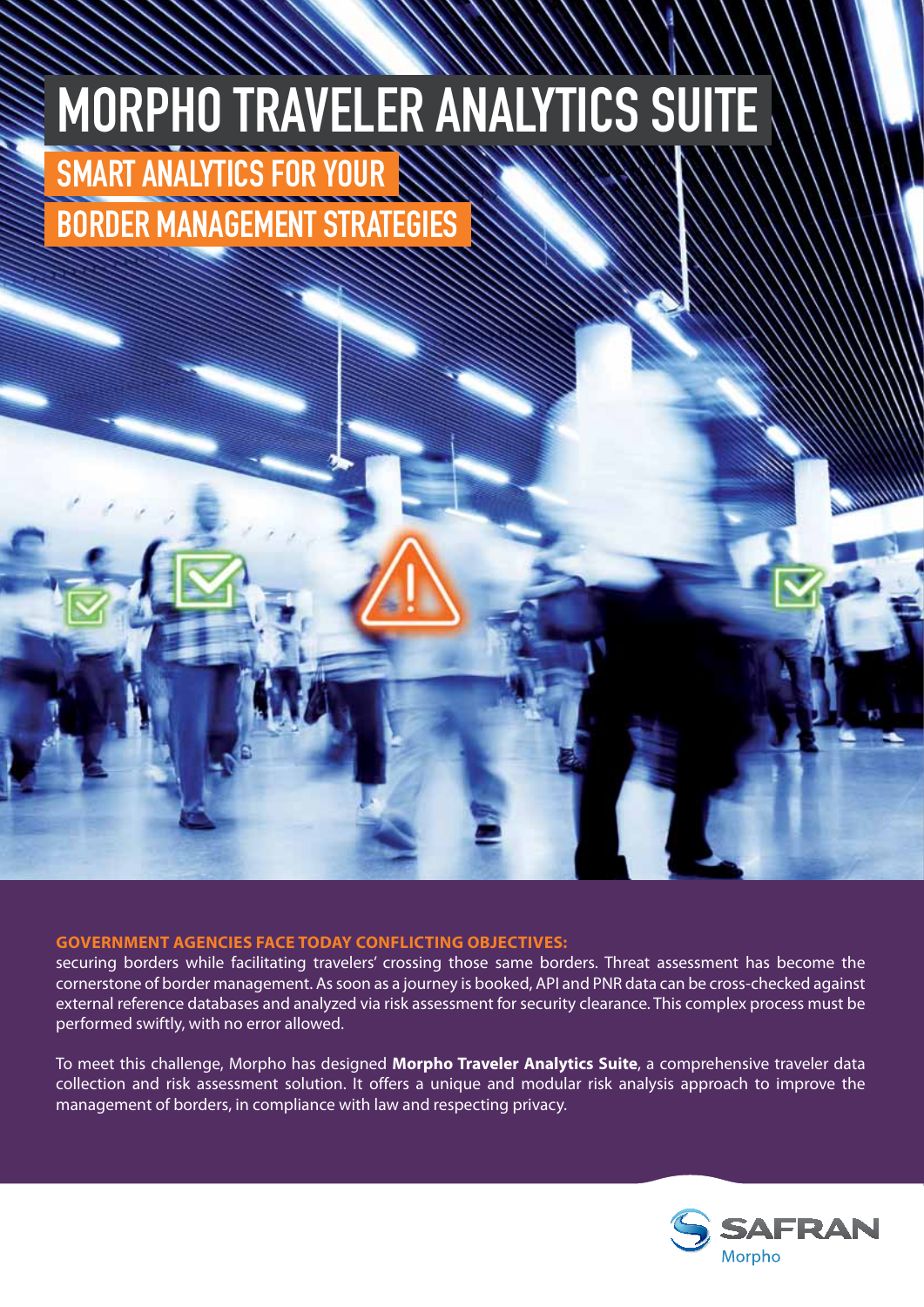## Morpho TRAVELER ANALYTICS SUITE

SMART ANALYTICS FOR YOUR BORDER MANAGEMENT STRATEGIES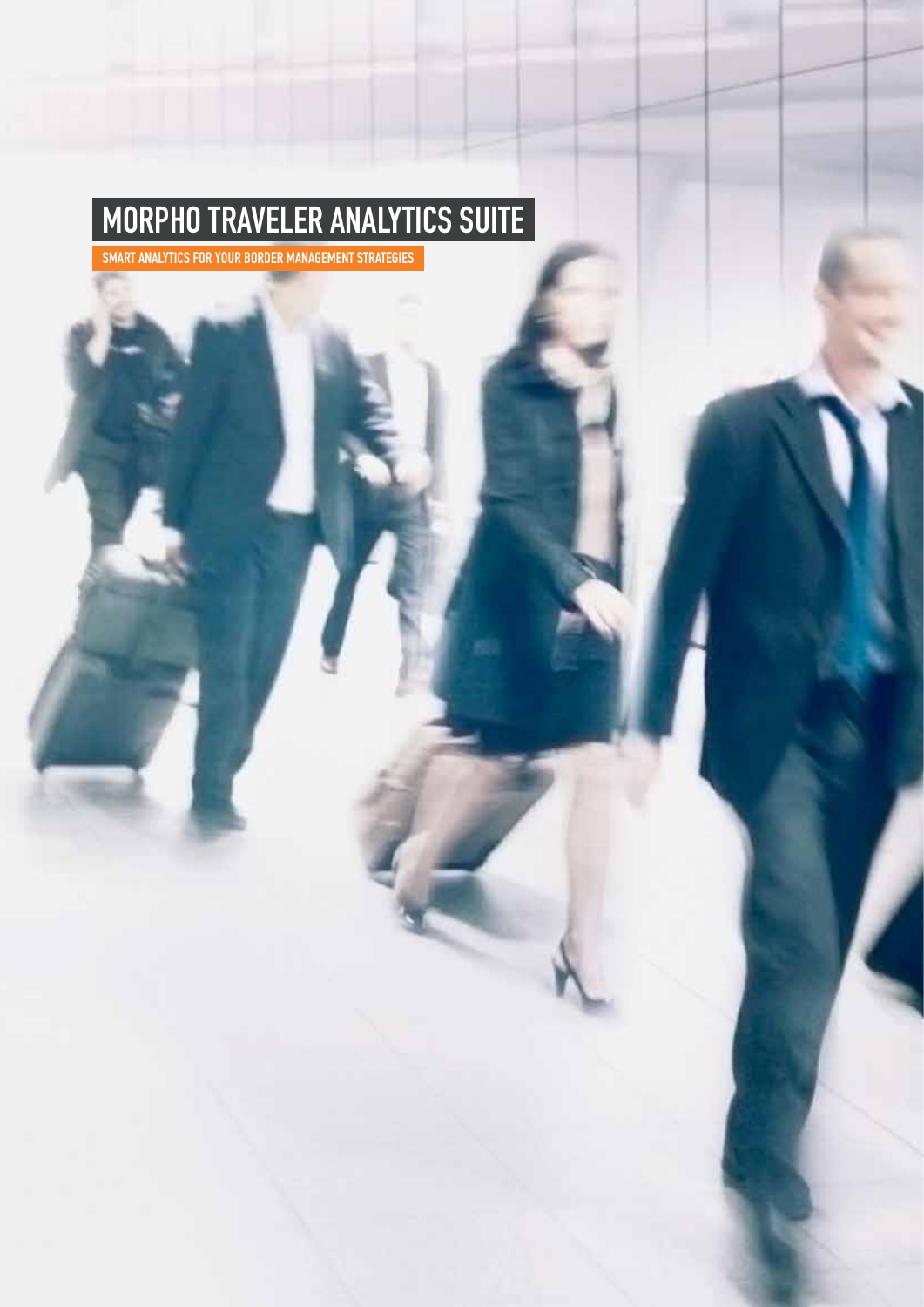

## data project For an effective passenger

Morpho Traveler Analytics Suite addresses all the critical steps of an effective passenger data management project. It helps government agencies detect persons of interest and identify suspicious patterns through:

- Advanced Passenger Information Passenger Name Record (API-PNR) **data collection and processing**
- **Smart data analysis**
- **Alert management**

These functions are delivered by Morpho Traveler Analytics Suite as a set of Commercial Off-The-Shelf modules. Each project can include one, two or all modules, for integration into existing processes and systems. Morpho is dedicated to giving you all the support you need throughout your project.

The suite is designed to be compatible with a wide range of open source architecture, short-term deployment and regulatory scenarios - including processes involved in the concept of the Passenger Information Unit defined in the future European Union API-PNR directive.

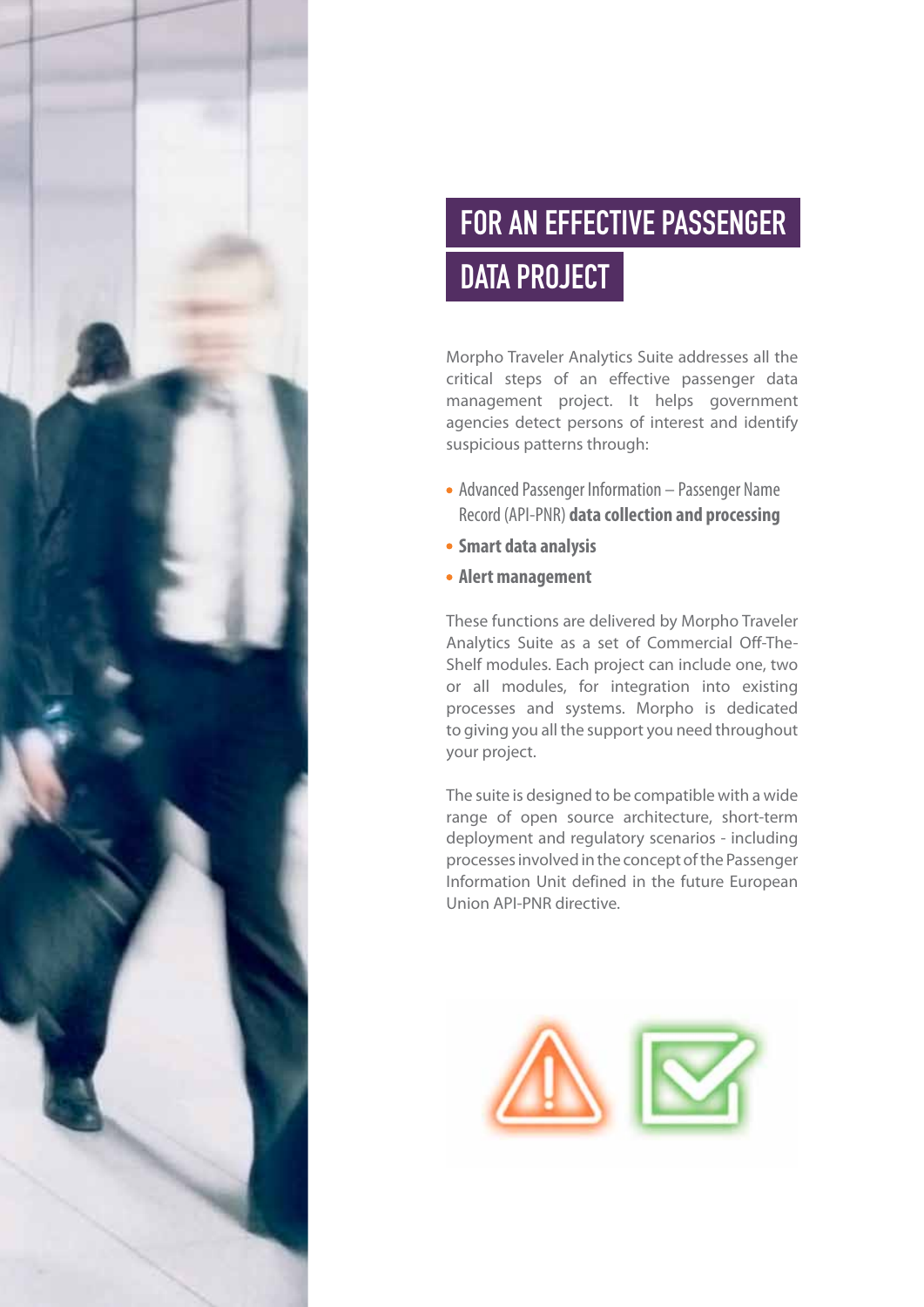## A SMART AND COMPREHENSIVE SOLUTION

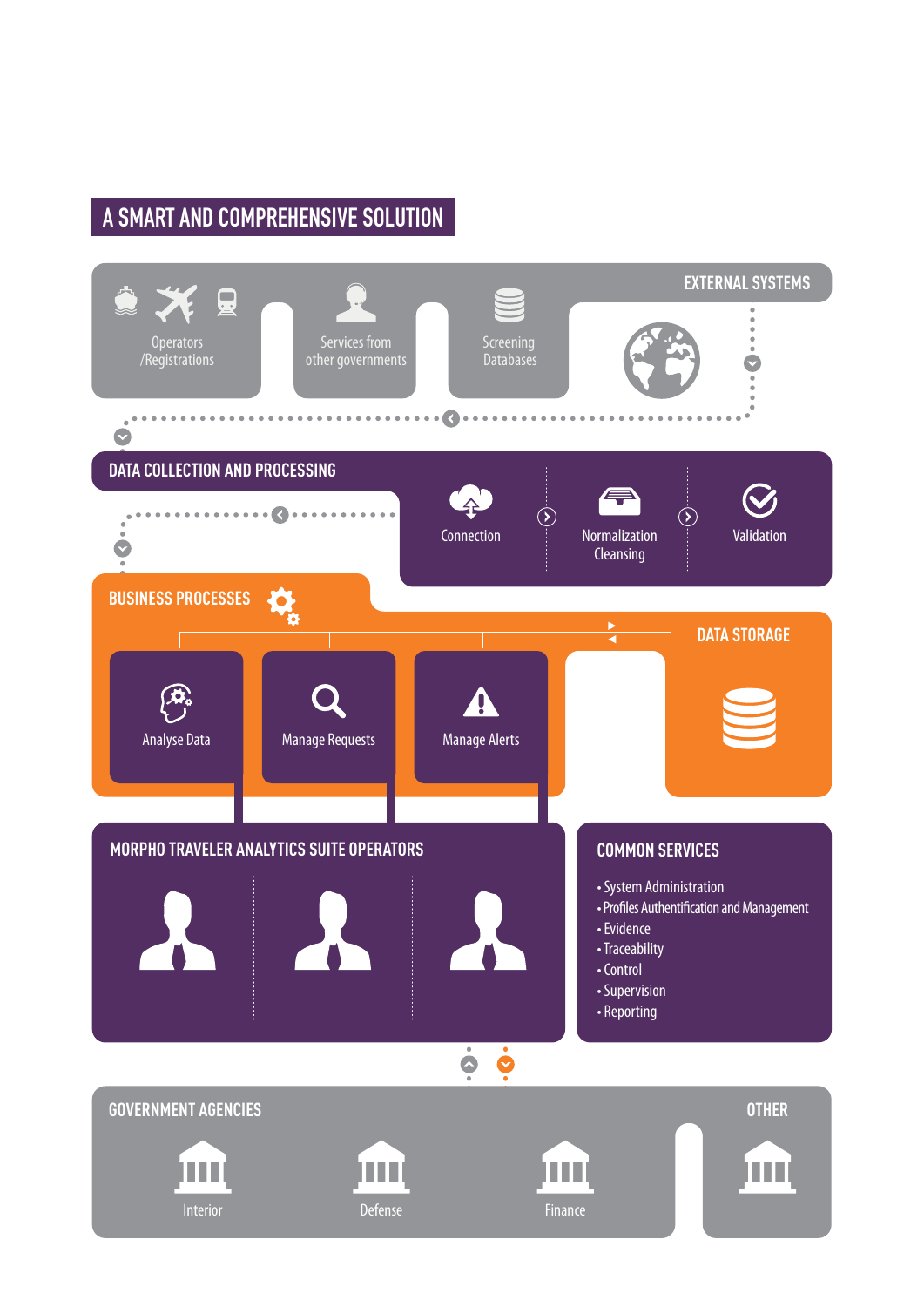#### **Data collection and processing**

Through flexible and standard connectors, the data collection and processing functionalities offer easy and reliable recovery of passenger API-PNR data, through existing networks, for multiple data sources and formats. In addition, it filters the data according to both local regulations and privacy rules. It also standardizes controls and consolidates data to optimize the analysis.

Morpho Traveler Analytics Suite architecture (data storage, security features) allows for a rigorous auditing of compliance with data privacy rules.

#### **Smart data analysis**

This is at the core of any passenger API-PNR data management project. It involves two key steps:

#### **Traveler data screening**

To detect persons or data of interest, passenger information is compared with external databases (wanted persons or information of interest) using a fuzzy logic engine to maximize the chances of relevant matching.

#### **Traveler data targeting**

Besides classical multi-criteria search functionalities, more elaborate risk analysis can be performed on passenger data to detect suspicious behavior and patterns of interest, requiring particular attention. This is managed and controlled by operators according to predefined business rules. It can also detect atypical patterns and anomalies.

These advanced search and data analysis functions are carried out using a simple and intuitive operator interface offering:

- Powerful functionalities for complex risk analysis, easy to set up and build upon.
- Data sharing and restriction between different sets of users through strict management of access rights.
- Advanced reporting tools to constantly measure the effectiveness of cross-checks and risk analysis performed on the platform.

#### **Alert management**

In case of a positive match with a wanted person or following a positive risk analysis outcome, an alert management process is carried out for the corresponding passengers.

This process is matched to each customer's business rules. Indeed, it implements levels of alerts qualification and validation in accordance with the customer's procedures.

Based on an effective workflow engine, associated with a user friendly operator interface, Morpho Traveler Analytics Suite offers an efficient alert management process, in a fully monitored and auditable way for continuous improvement.



### KEY BENEFITS

- **A comprehensive and modular solution**
- **Unique analytical capabilities**
- **Easy to use advanced operator interface**
- **Open source technologies, adaptable to the customer's needs and processes**
- **High availability architecture**
- **Privacy by design**
- **Real-time processing of large data flows**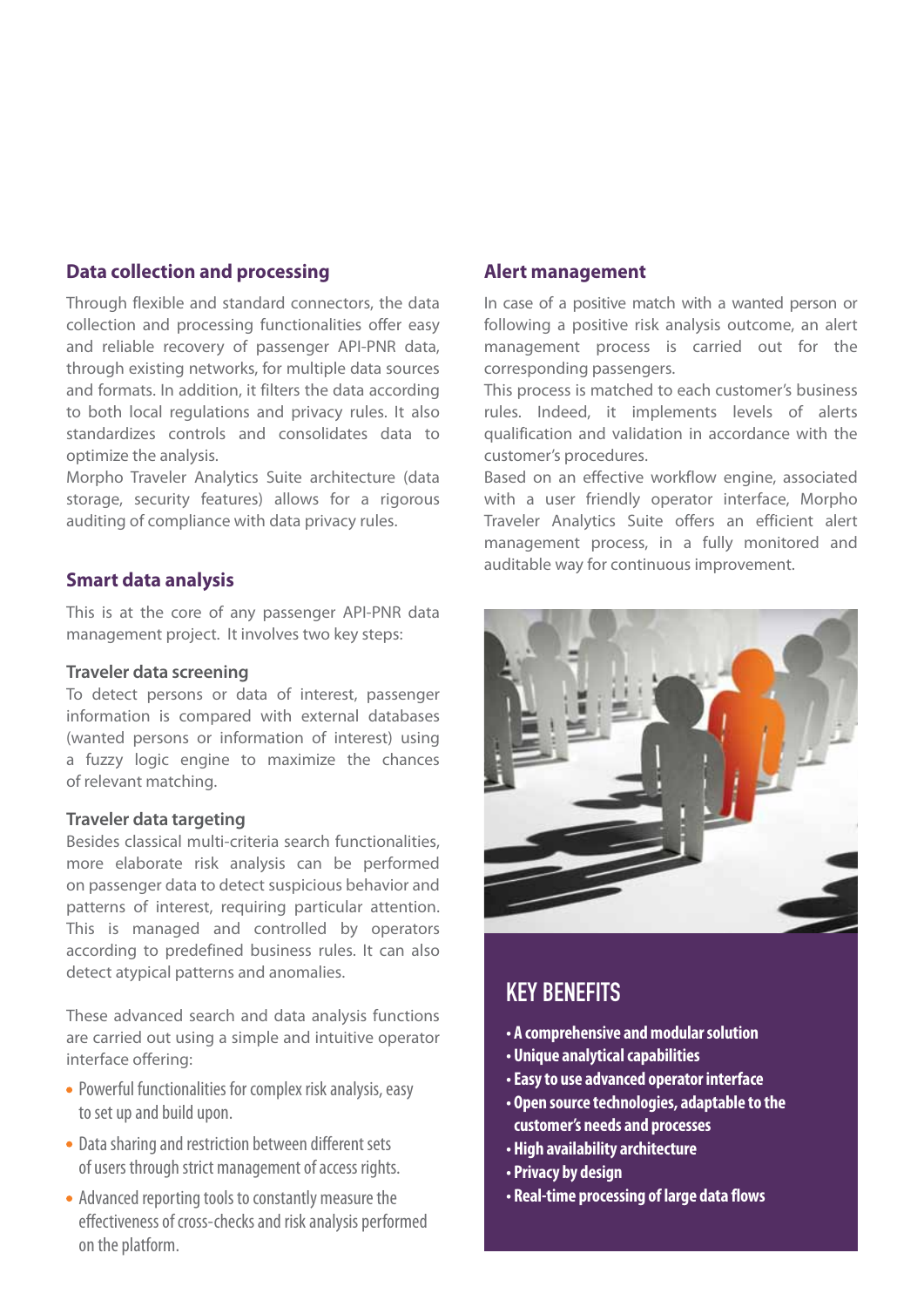## Meeting the challenges

### ofyour project

#### **Morpho gives you all the support you need throughout the project, such as:**

- Definition of certificates and protocols.
- Definition of standards and standardization of processes.
- Analysis of legal framework (law and privacy).
- $\bullet$  Interfacing with external systems (SIS, Interpol...).
- Establishment of a standardized communication platform between airlines and government agencies.
- Compliance upgrade of airlines interfaces to the standardized communication platform.
- Support and quidance to airlines throughout the transition phase.

**For further discussion about your project, contact us at: MorphoTAS@morpho.com**

## A trusted player at the service of governments

**Morpho provides more than 450 government agencies with effective systems, for large and critical applications, and for the management of sensitive data:** 

#### **UIDAI\* program, India: the World's largest identity management program**

Established by the Indian Planning commission in 2009, this program has the ambitious aim of identifying the 1.2 billion residents of the country, and to provide nationwide secure and reliable access to social benefits, services and political rights.

Morpho was selected to provide an innovative and powerful identity management system, implementing a multi-biometric engine based on fingerprint and iris. Our system has been sized to handle one million registrations per day. This is a throughput 50 times higher than the next most efficient automated biometric identification systems deployed in the world Since the deployment of the system, over 600 million residents have been registered and as many unique

*\* UIDAI : Unique Identification Authority of India* 

identifiers generated.

#### **FBI NGI\* system, USA: Morpho serving the world's largest AFIS program**

Launched in 1996, this criminal investigation and justice program includes more than 70 million registered people. It is consulted daily by many federal police forces as well as other agencies to perform background checks. Selected through a particularly demanding technical process, the biometric system supplied and deployed by Morpho performs between 50,000 and 80,000 searches per day.

In May 2013, the FBI confirmed its confidence in Morpho's know-how to improve system performance. Morpho provides its latest algorithms to process and match latent finger and palm prints. The FBI's database is the largest criminal fingerprint and palm print database in the world.

Our algorithms keeps changing the face of crimesolving by greatly improving the volume, speed, and accuracy of matching latent and other crime-scene prints against the FBI's databases of finger and palm prints.

*NGI\*: Next Generation Identification*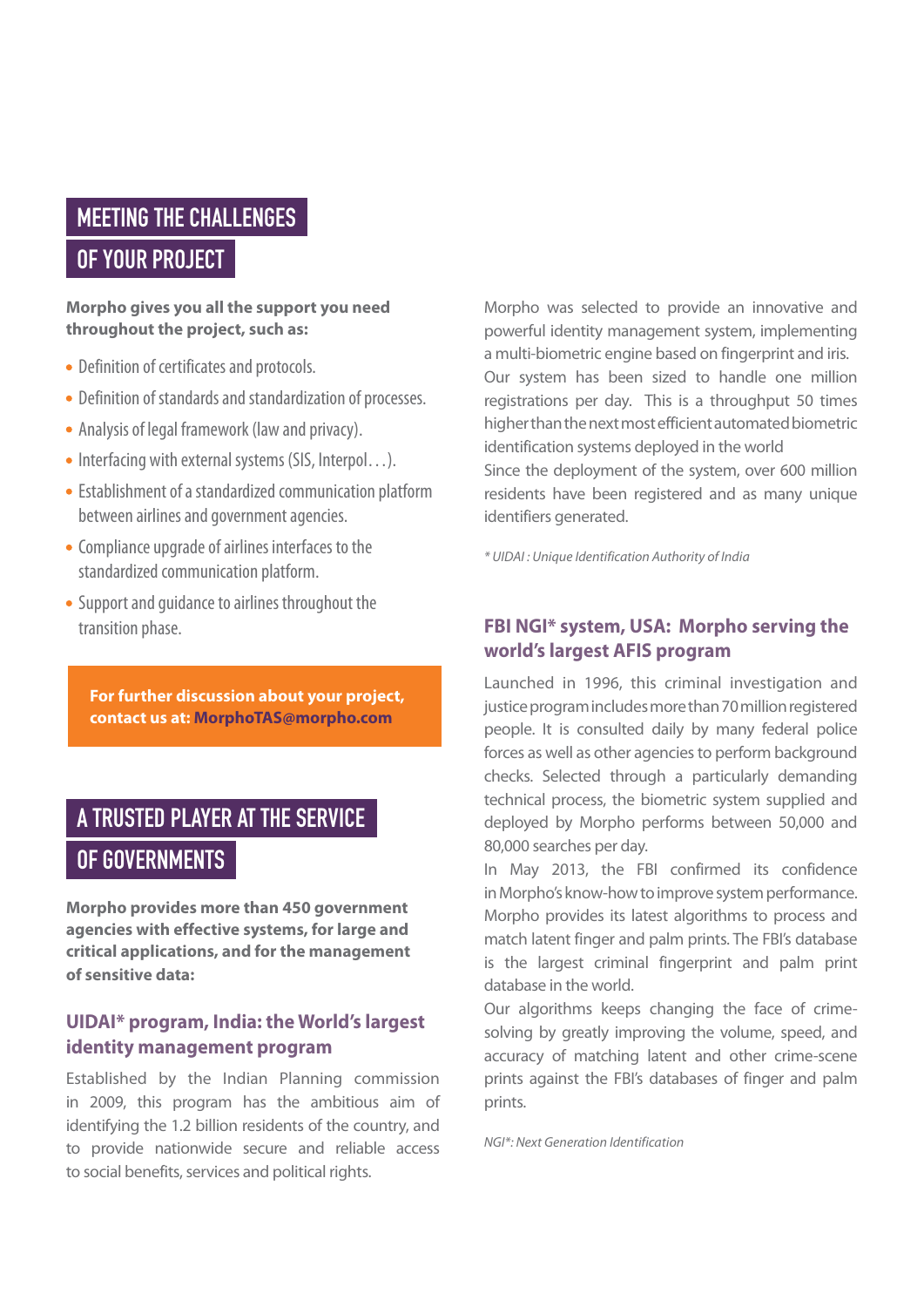